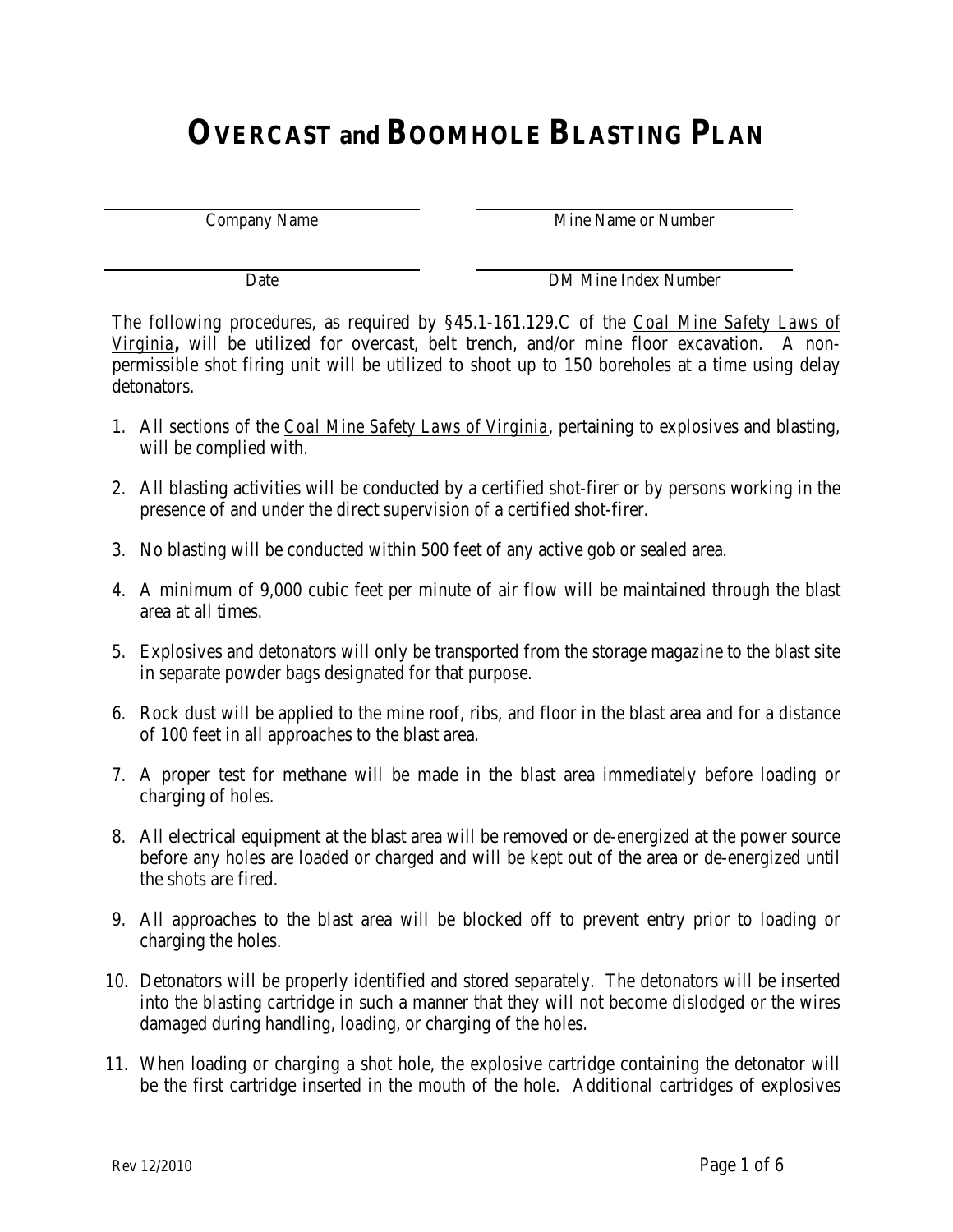will be placed in the hole against the primed cartridge and pushed in a continuous train toward the back of the hole.

- 12. No explosive cartridge will be cut, slit, or otherwise deformed except for the purpose of sizing to allow the use of a section of a cartridge in a shot hole. Any cutting or slitting for other than the above use will be considered to be deliberately deforming the explosives and is prohibited.
- 13. The minimum delay period between any group of shots will not be less than 50 milliseconds. The maximum delay will not be more than 100 milliseconds.
- 14. The maximum delay period between the first and the last shot in any one blasting operation will not exceed 1000 milliseconds.
- 15. Only stemming of a noncombustible clay substance or comparable material will be used in shooting to ensure proper deformation of the stemming material. Frozen, dried-out, or otherwise hardened clay stemming will not be used.
- 16. When stemming a shot hole, the first dummy is to be inserted against the explosive charge and tamped very lightly. The succeeding dummies are to be placed into the hole individually and tamped until they are expanded to cover the entire area of the shot hole and are tightly compacted.
- 17. Explosives will not be fired when the temperature of the explosives is below the manufacture's recommended minimum firing temperature.
- 18. Blast rounds at each site will be drilled, wired, and loaded or charged in accordance with the attached diagrams.
- 19. The shot-firing unit will be of sufficient size and capacity to fire all charges in a round.
- 20. The shot-firing unit will be placed at least 250 feet from the blast area and out of the line of the blast. The shot firing cable will not be less than 16 gauge wire material.
- 21. The shooting circuit will be tested with a blaster's galvanometer prior to detonation.
- 22. No person will be located inby the blast area during detonation.
- 23. The shot will be detonated on non-coal producing shifts or between shifts. No employees except those directly involved with the blasting will be allowed in the area.
- 24. After blasting, the blast area will be examined for misfires and hazardous conditions by a certified shot-firer. If such conditions are found, they will be corrected prior to commencing other work.
- 25. A cleanup plan will be posted at the blasting site. The loading of rock and installation of permanent roof supports will be performed in alternate cycles to reduce exposure to the miners.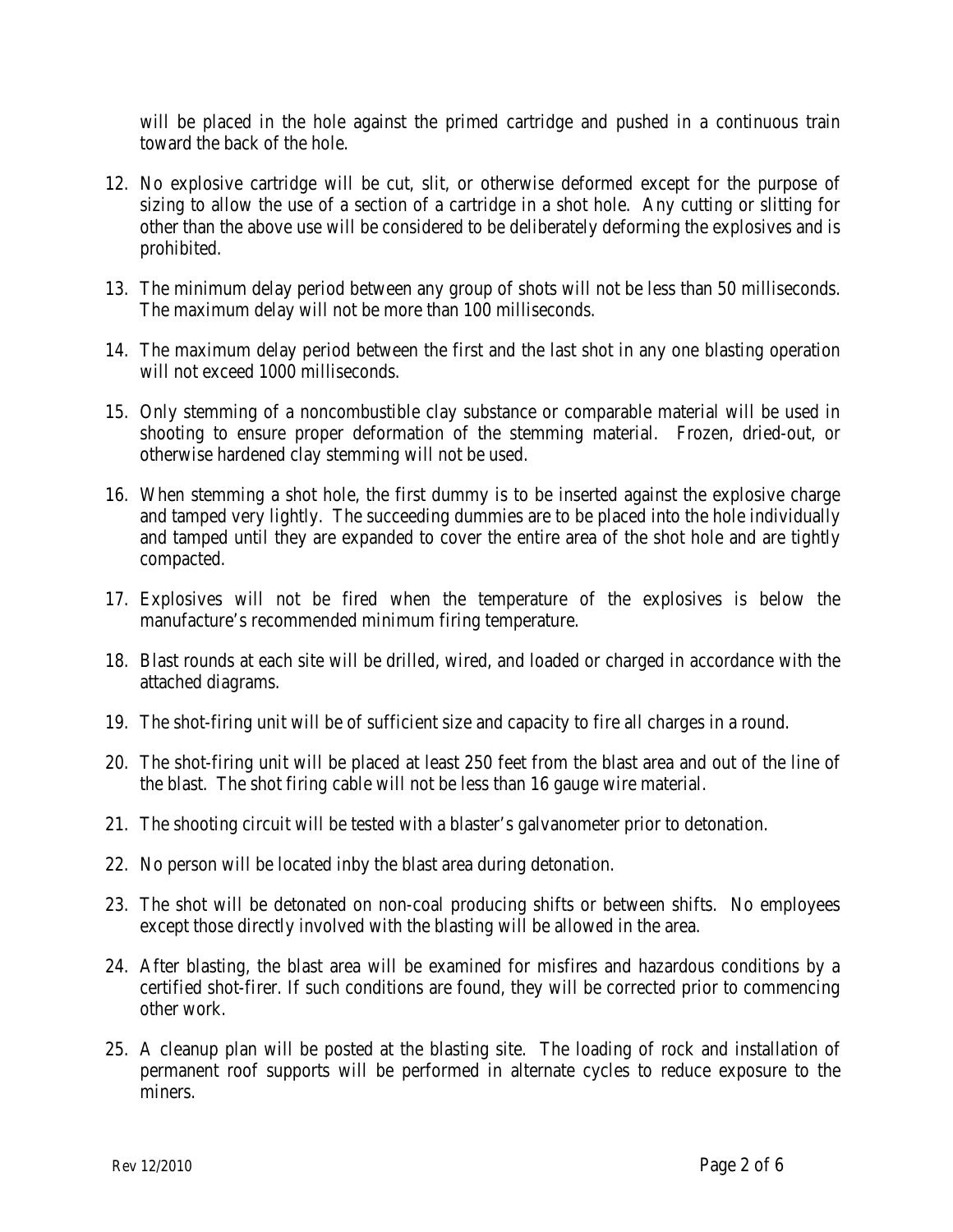- 26. A copy of this plan will be posted in a conspicuous location near the blasting site.
- 27. Explosive/Detonator information:

|                                                  | <b>Explosives</b> | <b>Detonator</b> | <b>Shot-firing Unit</b> |
|--------------------------------------------------|-------------------|------------------|-------------------------|
| <b>Manufacturer:</b>                             |                   |                  |                         |
| <b>Type or Model:</b>                            |                   |                  |                         |
| Size:                                            |                   | N/A              | N/A                     |
| <b>Maximum Number of</b><br>Cartridges per hole: |                   | N/A              | N/A                     |
| <b>Delay Numbers:</b>                            | N/A               |                  | N/A                     |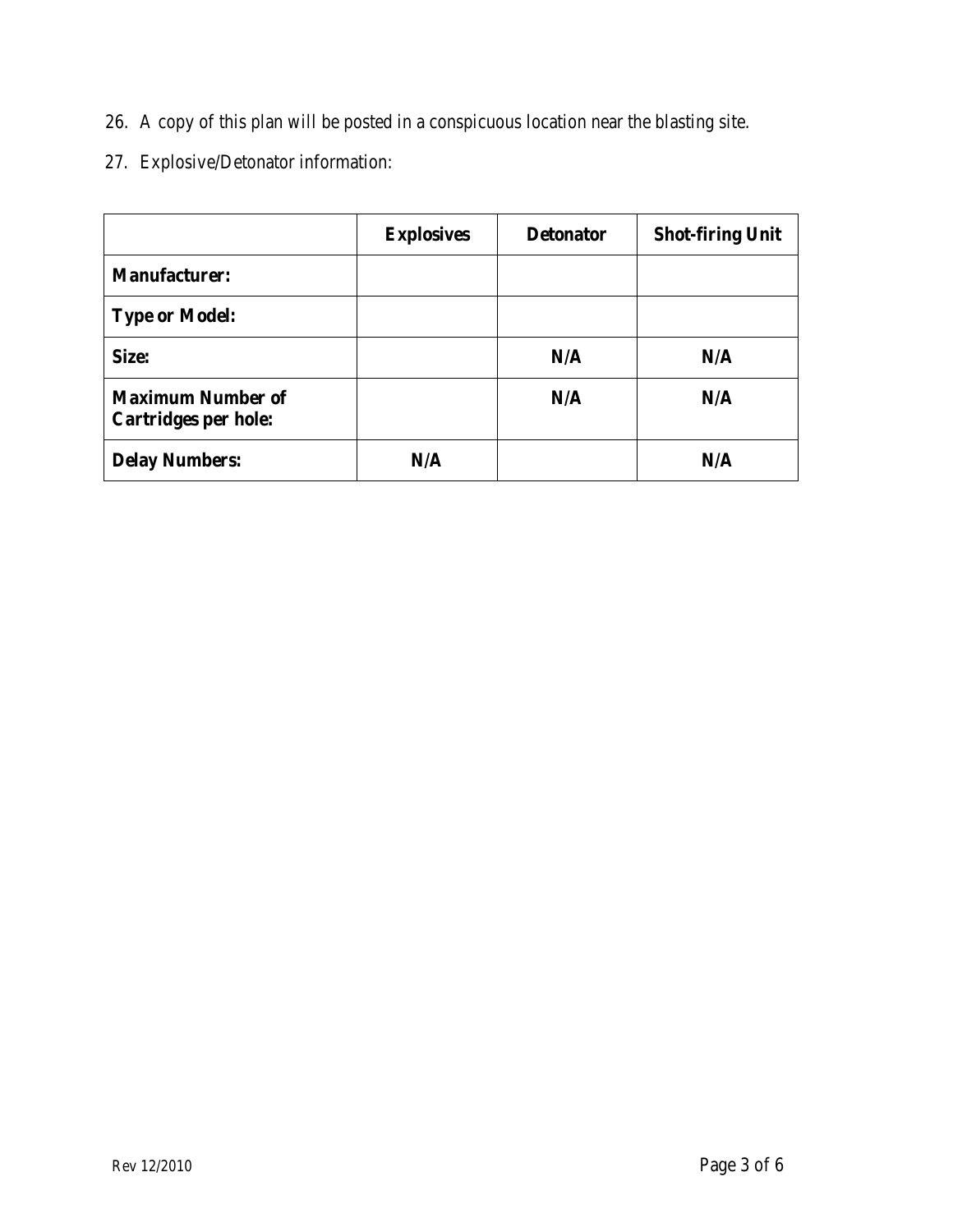## **Attachment A – Explosives and Blasting**

### *Coal Mine Safety Laws of Virginia*

#### **§ 45.1-161.129. Blasting practices; penalty.**

A. All explosives shall be of the permissible type except where addressed in the plan for shaft and slope development required by § 45.1-161.250 B.

B. All explosives shall be used as follows:

1. Explosives shall be fired only with electric detonators of proper strength;

2. Explosives shall be fired with permissible shot-firing units, unless firing is done from the surface when all persons are out of the mine, or in accordance with a plan approved by the Chief;

3. Boreholes in coal shall not be drilled beyond the limits of the cut where the coal is cut nor into the roof or floor;

4. Boreholes shall be cleaned, and shall be checked to see that they are placed properly and are of correct depth in relation to the cut, before being charged;

5. All blasting charges in coal shall have a burden of at least eighteen inches in all directions if the height of the coal permits;

6. Boreholes shall be stemmed with at least twenty-four inches of incombustible material, or at least one-half of the length of the hole shall be stemmed if the hole is less than four feet in depth. The Chief may approve the use of other stemming devices;

7. Examinations for gas shall be made immediately before firing each shot or group of multiple shots, and after blasting is completed;

8. Shots shall not be fired in any place where a methane level of one percent or greater can be detected with a permissible methane detector;

9. Without approval, charges exceeding one and one-half pounds, but not exceeding three pounds, shall be used only if (i) boreholes are six feet or more in depth; (ii) the explosives are charged in a continuous train, with no cartridges deliberately deformed or crushed; (iii) all cartridges are in contact with each other, with the end cartridges touching the back of the hole and the stemming, respectively; and (iv) permissible explosives are used; however, the threepound limit shall not apply to solid rock work;

10. Any solid shooting shall be done in compliance with conditions prescribed by the Chief;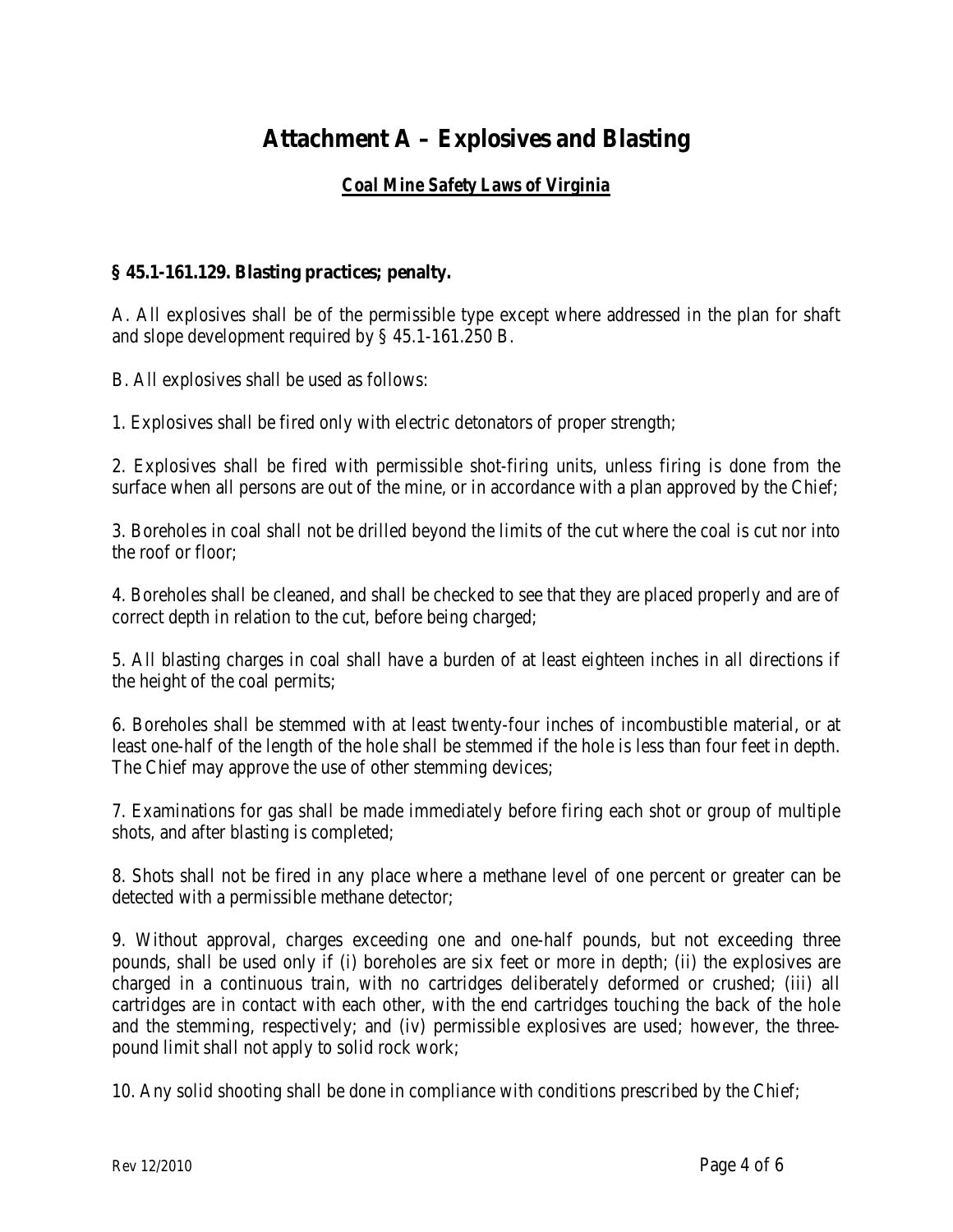11. Shots shall be fired by a certified underground shot firer;

12. Boreholes shall not be charged while any other work is being done at the face, and the shot or shots shall be fired before any other work is done in the zone of danger from blasting except that which is necessary to safeguard the miners;

13. Only nonmetallic tamping bars, including a nonmetallic tamping bar with a nonsparking metallic scraper on one end, shall be used for charging and tamping boreholes;

14. The leg wires of electric detonators shall be kept shunted until ready to connect to the firing cable;

15. The roof and faces of working places shall be tested before and after firing each shot or group of multiple shots;

16. Ample warning shall be given before shots are fired, and care shall be taken to ascertain that all miners are in the clear;

17. All miners shall be removed from the working place and the immediately adjoining working place or places to a distance of at least 100 feet and accounted for before shots are fired;

18. Mixed types or brands of explosives shall not be charged or fired in any borehole;

19. Adobe (mudcap) or other open, unconfined shots shall not be fired in any mine except those types approved by the Mine Safety and Health Administration and the Chief;

20. Power wires and cables that could contact blasting cables or leg wires shall be de-energized during charging and firing;

21. Firing shots from a properly installed and protected blasting circuit may be permitted by the Chief;

22. No miner shall return, or shall be allowed to return, to the working place after the firing of any shot or shots until the smoke has reasonably cleared away;

23. Before returning to work and beginning to load coal, slate or refuse, a miner shall make a careful examination of the condition of the roof and do what is necessary to make the working place safe; and

24. An examination for fire shall be made of the working area after any blasting.

C. It shall be unlawful for an operator, his agent, or mine foreman to cause or permit any solid shooting to be done without first having obtained a written permit from the Chief. It shall be unlawful for any miner to shoot coal from the solid without first obtaining permission to do so from the operator, his agent, or mine foreman. A violation of this subsection is a Class 1 misdemeanor.